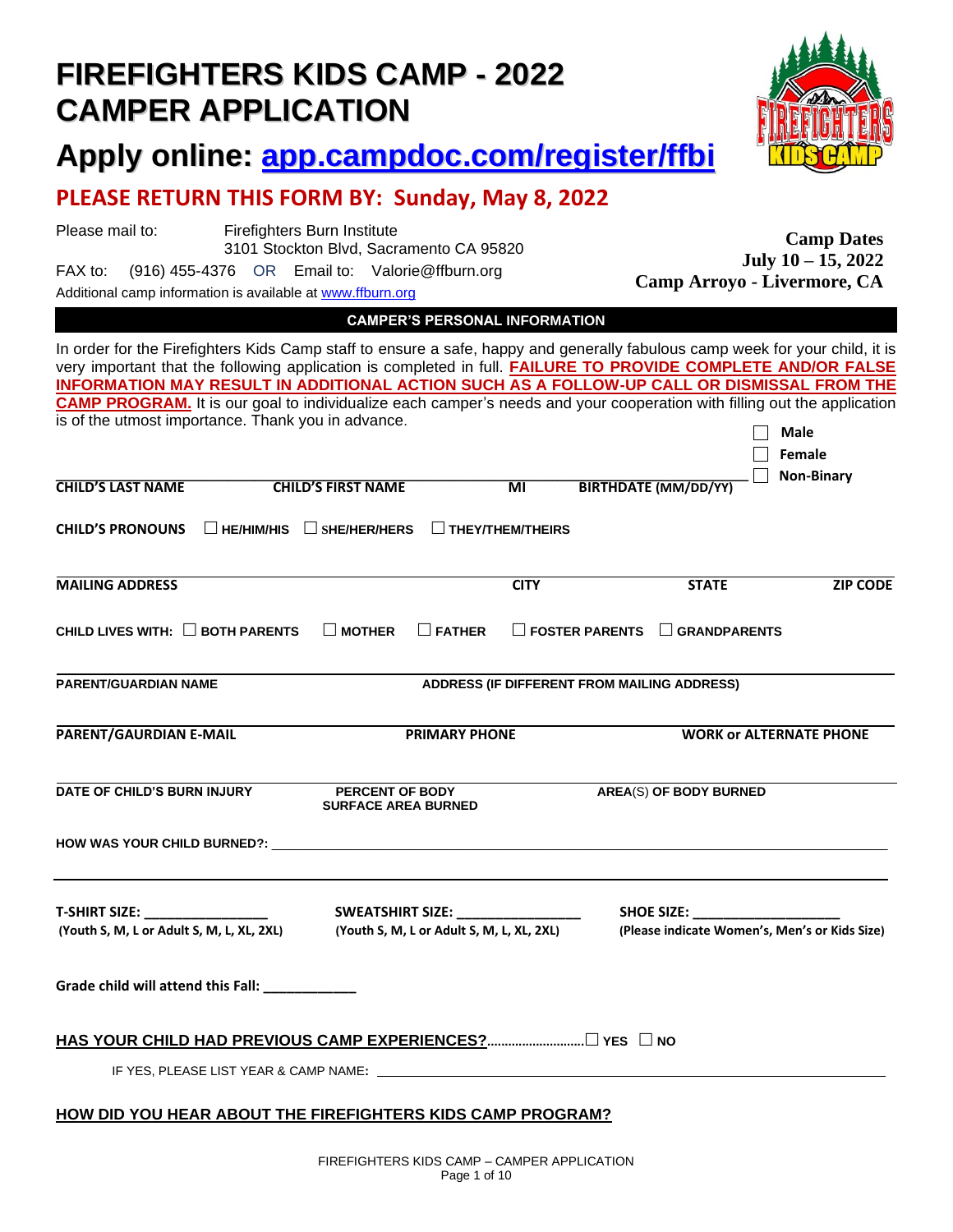- **1. DOES YOUR CHILD HAVE A PARTICULAR FEAR OF THINGS OR SITUATIONS?**
- **2. HAS YOUR CHILD EXPERIENCED ANY SIGNIFICANT LIFE CHANGES IN THE PAST YEAR?**

**PLEASE PROVIDE ANY ADDITIONAL INFORMATION THAT YOU FEEL WILL HELP THE COUNSELOR WORK MORE EFFECTIVELY WITH YOUR CHILD OR LIST ANY QUESTIONS OR CONCERNS YOU HAVE ABOUT OUR PROGRAM.** 

#### **MEDICAL INSURANCE & DOCTOR**

| <b>HEALTH INSURANCE PROVIDER / INSURANCE CARRIER</b> |                             | <b>POLICY NUMBER</b>                                                                                    |  |
|------------------------------------------------------|-----------------------------|---------------------------------------------------------------------------------------------------------|--|
| <b>PRIMARY PHYSICIAN</b>                             | <b>ADDRESS</b>              | <b>PHONE NUMBER</b>                                                                                     |  |
| <b>DENTIST / ORTHODONTIST</b>                        | <b>ADDRESS</b>              | <b>PHONE NUMBER</b>                                                                                     |  |
| <b>MENTAL HEALTH PROVIDER</b>                        | <b>ADDRESS</b>              | <b>PHONE NUMBER</b>                                                                                     |  |
|                                                      | <b>MEDICATION</b>           |                                                                                                         |  |
| ORIGINAL CONTAINER AND BE CLEARLY LABELED.           |                             | PLEASE LIST ALL MEDICATIONS YOUR CHILD WILL BE BRINGING TO CAMP. NOTE: ALL MEDICATIONS MUST BE IN THEIR |  |
| NAME OF MEDICATION (1)                               | <b>DOSAGE AMOUNT / TIME</b> | <b>REASON FOR MEDICATION</b>                                                                            |  |
| NAME OF MEDICATION (2)                               | <b>DOSAGE AMOUNT / TIME</b> | <b>REASON FOR MEDICATION</b>                                                                            |  |
| NAME OF MEDICATION (3)                               | <b>DOSAGE AMOUNT / TIME</b> | <b>REASON FOR MEDICATION</b>                                                                            |  |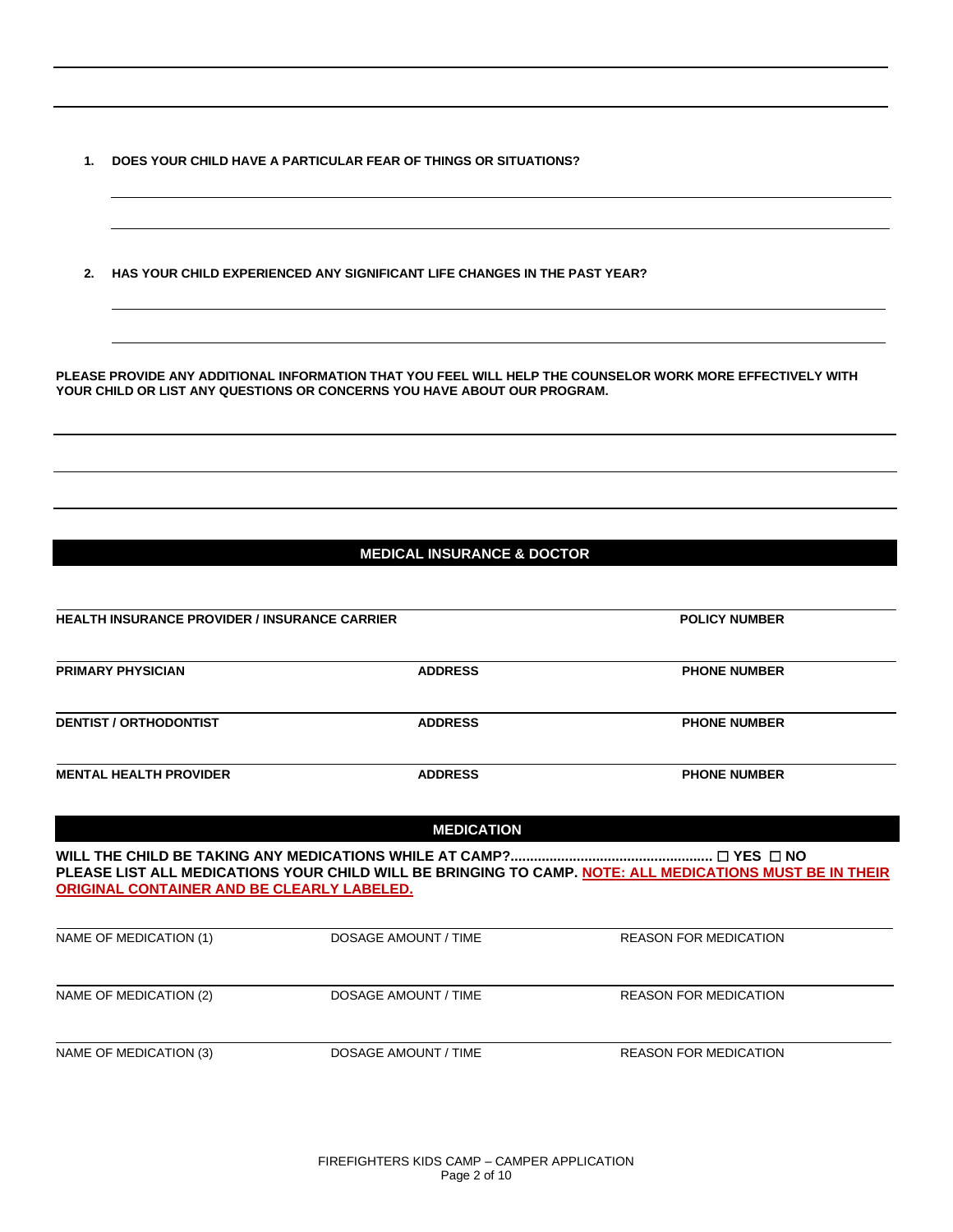### **MEDICAL HISTORY**

### **LIST ALL KNOWN MEDICAL ALLERGIES, DIETARY RESTRICTIONS AND FOOD ALLERGIES:**

| IF YES, INDICATE THE DEGREE IN WHICH YOUR CHILD IS A VEGETARIAN (ANY MEAT, VEGAN, ETC.): |                                                                                               |                     |                           |                  |
|------------------------------------------------------------------------------------------|-----------------------------------------------------------------------------------------------|---------------------|---------------------------|------------------|
|                                                                                          | <b>CHILD'S CURRENT MEDICAL CONDITIONS - PLEASE CHECK ALL THAT APPLY</b>                       |                     |                           |                  |
| $\Box$ BED WETTING                                                                       | $\Box$ ADD / ADHD                                                                             | $\Box$ ASTHMA       | $\Box$ FREQ. SORE THROATS | $\Box$ OBESITY   |
| $\square$ ECZEMA                                                                         | $\Box$ EAR INFECTIONS                                                                         | $\Box$ DIABETES     | $\Box$ DRUG ABUSE         | $\Box$ SINUSES   |
| $\Box$ EPILEPSY                                                                          | $\Box$ CONSTIPATION                                                                           | $\Box$ HEART DEFECT | $\Box$ BLEEDING DISORDER  | $\Box$ HEADACHES |
| $\square$ snoring                                                                        | $\Box$ MONONUCLEOSIS                                                                          | $\Box$ FAINTING     | $\Box$ SLEEP WALKING      |                  |
|                                                                                          | LIST ADDITIONAL MEDICAL CONDITIONS HERE:                                                      |                     |                           |                  |
|                                                                                          | <b>PREVIOUS ILLNESSES – PLEASE CHECK ALL ILLNESSES THAT THE CHILD HAS HAD TO DATE</b>         |                     |                           |                  |
| $\Box$ CHICKEN POX                                                                       | $\Box$ MEASLES (RED)                                                                          | $\Box$ DIPTHERIA    | $\Box$ POLIO              |                  |
| $\square$ pneumonia                                                                      | $\Box$ MEASLES (4-DAY)                                                                        |                     | $\Box$ RHEUMATIC FEVER    |                  |
| $\square$ MUMPS                                                                          | $\Box$ TUBERCULOSIS                                                                           |                     | $\Box$ WHOOPING COUGH     |                  |
|                                                                                          | HAS YOUR CHILD BEEN EXPOSED TO ANY INFECTIOUS DISEASE WITHIN THE PAST FOUR WEEKS?. □ YES □ NO |                     |                           |                  |
| IF YES, WHAT?                                                                            |                                                                                               |                     |                           |                  |
|                                                                                          | DOES YOUR CHILD HAVE ISSUES WITH BED WETTING, INCONTINENCE (pull-ups/diapers)                 |                     |                           |                  |
|                                                                                          |                                                                                               |                     |                           |                  |
|                                                                                          | IF YES, EXPLAIN IN DETAIL THE DEGREE OF ASSISTANCE NEEDED IN THESE AREAS:                     |                     |                           |                  |
|                                                                                          |                                                                                               |                     |                           |                  |
|                                                                                          | DOES YOUR CHILD HAVE ANY MEDICALLY RELATED RESTRICTIONS THAT WILL LIMIT HIM / HER             |                     |                           |                  |
| IF YES, PLEASE LIST:                                                                     |                                                                                               |                     |                           |                  |
|                                                                                          | HAS YOUR CHILD BEEN HOSPITALIZED FOR ANY REASON OTHER THAN A BURN INJURY? □ YES □ NO          |                     |                           |                  |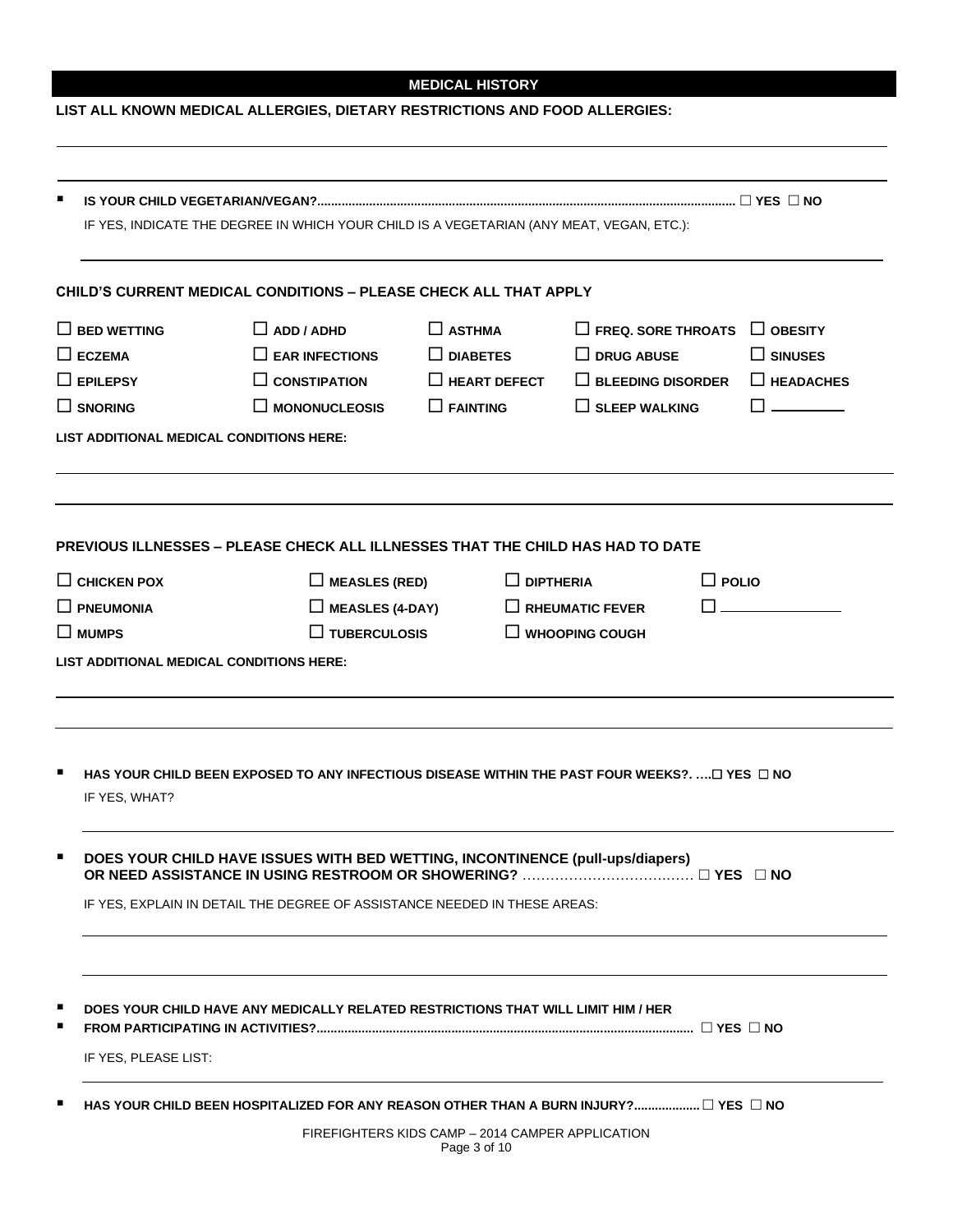IF YES, PLEASE LIST:

| IF YES, PLEASE LIST:                                                                                                                                                                                                           |
|--------------------------------------------------------------------------------------------------------------------------------------------------------------------------------------------------------------------------------|
|                                                                                                                                                                                                                                |
| PSYCHOLOGICAL / SOCIAL HISTORY                                                                                                                                                                                                 |
| HAS YOUR CHILD EVER CONSULTED A PHYSICIAN, MENTAL HEALTH PROVIDER OR SCHOOL                                                                                                                                                    |
| IF YES, WHAT WAS THE APPROXIMATE DATE OF THE LAST VISIT? ________________________                                                                                                                                              |
| AT ANY TIME HAS YOUR CHILD BEEN ON MEDICATION FOR ADD, ADHD, DEPRESSION,                                                                                                                                                       |
|                                                                                                                                                                                                                                |
| HAS YOUR CHILD'S BEHAVIOR EVER LED TO SCHOOL DETENTION, SUSPENSION OR EXPULSION? $\square$ YES $\square$ NO                                                                                                                    |
|                                                                                                                                                                                                                                |
| IF YES, PROIVDE DETAILED DESCRIPTION: University of the contract of the contract of the contract of the contract of the contract of the contract of the contract of the contract of the contract of the contract of the contra |
| IS YOUR CHILD DEALING WITH ANY SIGNIFICANT LOSSES IN YOUR FAMILY?                                                                                                                                                              |
| IF YES, PLEASE EXPLAIN: University of the state of the state of the state of the state of the state of the state of the state of the state of the state of the state of the state of the state of the state of the state of th |
|                                                                                                                                                                                                                                |
| IS YOUR CHILD CURRENTLY DEALING WITH ANY SPECIAL ISSUES SUCH AS PEER OR SCHOOL<br>PRESSURE, A LEARNING DISABILITY, FAMILY ILLNESS, ALCOHOL, DRUG OR CIGARETTE USE?□ YES □ NO                                                   |
|                                                                                                                                                                                                                                |
|                                                                                                                                                                                                                                |
| HAVE ANY DESTRUCTIVE BEHAVIORS SUCH AS FIRE STARTING OR CRUELTY TO ANIMALS                                                                                                                                                     |
|                                                                                                                                                                                                                                |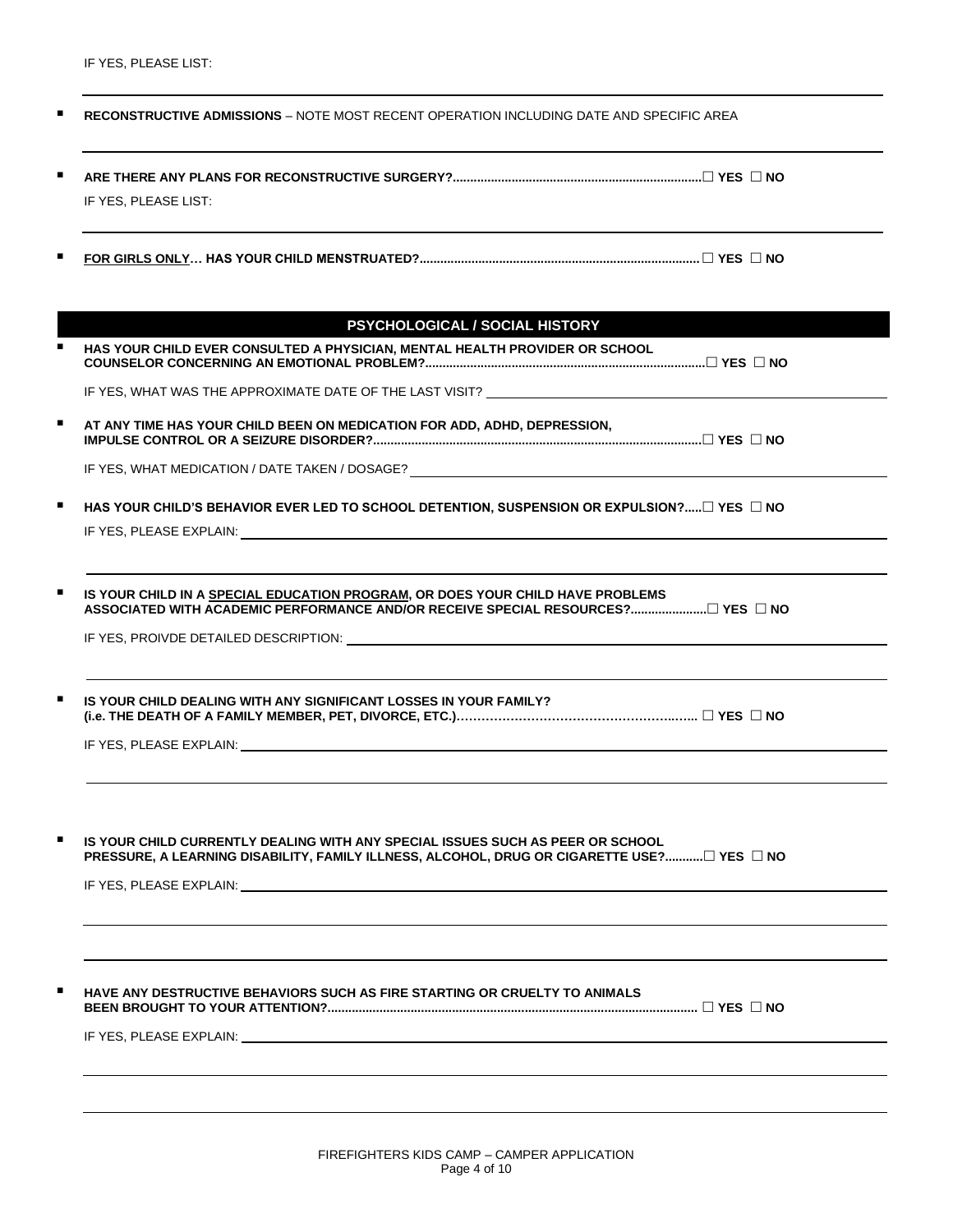|  | HOW MANY TIMES HAS YOUR FAMILY MOVED IN THE PAST TWO YEARS? |
|--|-------------------------------------------------------------|
|--|-------------------------------------------------------------|

▪ **HOW MANY TIMES HAS YOUR CHILD CHANGED SCHOOLS IN THE PAST TWO YEARS?** 

|   | <b>REHABILITATION NEEDS</b>                                                                                                                                                                                                    |
|---|--------------------------------------------------------------------------------------------------------------------------------------------------------------------------------------------------------------------------------|
|   |                                                                                                                                                                                                                                |
|   | IF YES, PLEASE SEND THEM TO CAMP WITH YOUR CHILD AND INCLUDE ANY SPECIAL INSTRUCTIONS.                                                                                                                                         |
| п |                                                                                                                                                                                                                                |
|   | IF YES, WHAT TYPE AND FREQUENCY OF APPLICATION: THE YES, WHAT TYPE AND FREQUENCY OF APPLICATION:                                                                                                                               |
|   |                                                                                                                                                                                                                                |
|   |                                                                                                                                                                                                                                |
|   | IF YES, STATE WHERE, WHAT TYPE AND WEARING SCHEDULE:                                                                                                                                                                           |
|   |                                                                                                                                                                                                                                |
|   | IF YES, STATE WHERE, WHAT TYPE AND WEARING SCHEDULE:                                                                                                                                                                           |
|   |                                                                                                                                                                                                                                |
|   | IF YES, LIST ANY SPECIAL INSTRUCTIONS:                                                                                                                                                                                         |
|   |                                                                                                                                                                                                                                |
|   |                                                                                                                                                                                                                                |
|   | IS YOUR CHILD CURRENTLY RECEIVING PHYSICAL AND/OR OCCUPATIONAL THERAPY? □ YES □ NO                                                                                                                                             |
|   |                                                                                                                                                                                                                                |
|   |                                                                                                                                                                                                                                |
|   | DOES YOUR CHILD HAVE ANY PHYSICAL LIMITATIONS THAT MAY AFFECT HIS/HER PARTICIPATION IN ANY CAMP ACTIVITY (i.e.                                                                                                                 |
|   | IF YES, PLEASE EXPLAIN: THE RESERVE OF THE RESERVE OF THE RESERVE OF THE RESERVE OF THE RESERVE OF THE RESERVE OF THE RESERVE OF THE RESERVE OF THE RESERVE OF THE RESERVE OF THE RESERVE OF THE RESERVE OF THE RESERVE OF THE |
|   | GIVE ANY SPECIAL CONCERNS YOU WOULD LIKE THE CAMP MEDICAL STAFF TO ADDRESS BELOW.                                                                                                                                              |
|   |                                                                                                                                                                                                                                |
|   |                                                                                                                                                                                                                                |

#### **TREATMENT AUTHORIZATION**

I hereby testify that the health history provided herein is correct to the best of my knowledge and that the person described has permission to engage in all prescribed camp activities except as noted.

I agree that the Firefighters Kids Camp Medical Staff or their authorized agents may administer over-the-counter medications (or generic equivalents) and/or prescription medication (as advised by a physician) if deemed medically necessary. This includes, but is not limited to; Calamine Lotion, Benadryl, Milk of Magnesia, Pepto Bismol, Aspirin, Ibuprofen, Tylenol, Neosporin, sun screen, Sucrets, sting ointment, Blistex and Visine.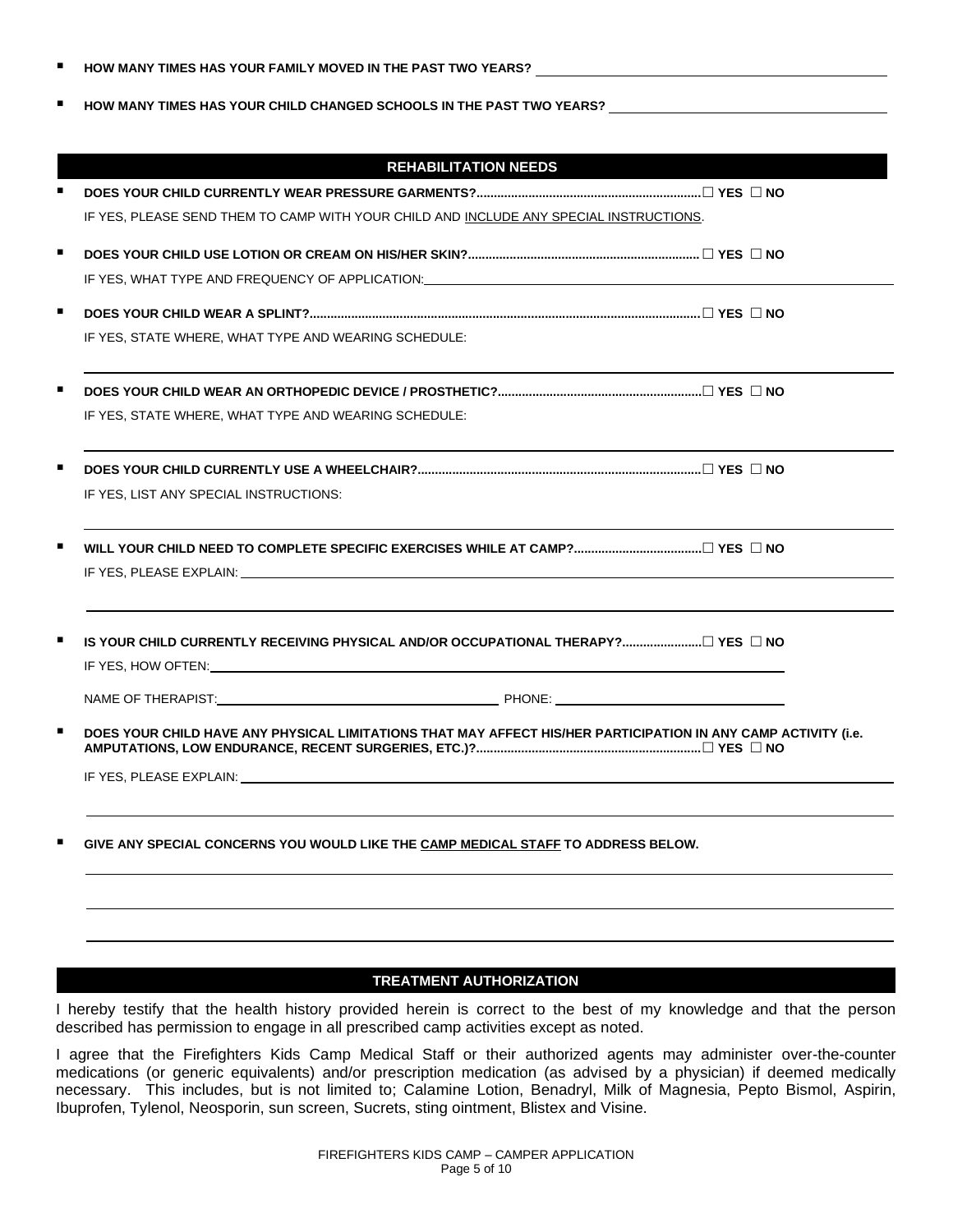I also understand that reasonable measures will be taken to safeguard the health and safety of all participants at all times, and that I will be notified as soon as possible in case of any emergency affecting my child.

In the event I cannot be reached in an emergency, I hereby give my permission to the Firefighters Kids Camp Medical Staff to secure and administer treatment at my expense, including emergency medical or surgical treatment as may be necessary; including, but not limited to, x-rays, routine tests, treatment, and necessary related transportation for my child.

|                                                                                          | <b>EMERGENCY CONTACTS</b>               |                                                                                                                                                                                                                                                                                                                                                                    |  |  |
|------------------------------------------------------------------------------------------|-----------------------------------------|--------------------------------------------------------------------------------------------------------------------------------------------------------------------------------------------------------------------------------------------------------------------------------------------------------------------------------------------------------------------|--|--|
|                                                                                          |                                         |                                                                                                                                                                                                                                                                                                                                                                    |  |  |
| <b>EMERGENCY CONTACT 1</b>                                                               |                                         | <b>RELATIONSHIP</b>                                                                                                                                                                                                                                                                                                                                                |  |  |
| <b>HOME PHONE</b>                                                                        | <b>WORK PHONE</b>                       | <b>CELL PHONE</b>                                                                                                                                                                                                                                                                                                                                                  |  |  |
| <b>EMERGENCY CONTACT 2</b>                                                               |                                         | <b>RELATIONSHIP</b>                                                                                                                                                                                                                                                                                                                                                |  |  |
| <b>HOME PHONE</b>                                                                        | <b>WORK PHONE</b>                       | <b>CELL PHONE</b>                                                                                                                                                                                                                                                                                                                                                  |  |  |
|                                                                                          | TRANSPORTATION TO / FROM CAMP & RELEASE |                                                                                                                                                                                                                                                                                                                                                                    |  |  |
| PLEASE INDICATE HOW YOUR CHILD WILL BE ARRIVING AND DEPARTING FROM CAMP:                 |                                         |                                                                                                                                                                                                                                                                                                                                                                    |  |  |
| MY CHILD WILL ARRIVE AT CAMP BY:                                                         |                                         |                                                                                                                                                                                                                                                                                                                                                                    |  |  |
| □ SHRINERS HOSPITAL (Sacramento, CA)                                                     | $\square$ ANGEL FLIGHT                  |                                                                                                                                                                                                                                                                                                                                                                    |  |  |
| $\square$ WE WILL PROVIDE OUR OWN TRANSPORTATION (PLEASE ARRIVE NO EARLIER THAN 4:30 PM) |                                         |                                                                                                                                                                                                                                                                                                                                                                    |  |  |
| MY CHILD WILL DEPART FROM CAMP BY:                                                       |                                         |                                                                                                                                                                                                                                                                                                                                                                    |  |  |
| □ SHRINERS HOSPITAL (to Sacramento) □ ANGEL FLIGHT                                       |                                         |                                                                                                                                                                                                                                                                                                                                                                    |  |  |
| $\square$ WE WILL PROVIDE OUR OWN TRANSPORTATION (PLEASE ARRIVE NO LATER THAN 11 AM)     |                                         |                                                                                                                                                                                                                                                                                                                                                                    |  |  |
| accommodations.                                                                          |                                         | NOTE: TRANSPORTATION ARRAGEMENTS SUBJECT TO CHANGE DUE TO COVID. Camp transportation is provided<br>from/to Shriners Hospital in Sacramento. Additional transportation from other regional areas may also be arranged. We will work to<br>assist with transportation for those residing outside of the Sacramento area, however we cannot guarantee transportation |  |  |
| <b>WILL BE REQUIRED.</b>                                                                 |                                         | PLEASE LIST THE NAME OF ANY PERSON(S) WHO WILL BE AUTHORIZED TO PICK-UP YOUR CHILD UPON RETURNING TO CAMP OR IN<br>THE EVENT OF AN EMERGENCY. YOUR CHILD WILL ONLY BE RELEASED TO ONE OF THE INDIVIDUALS LISTED BELOW. IDENTIFICATION                                                                                                                              |  |  |
| <b>NAME</b>                                                                              | <b>RELATIONSHIP</b>                     | <b>PHONE</b>                                                                                                                                                                                                                                                                                                                                                       |  |  |
| <b>NAME</b>                                                                              | <b>RELATIONSHIP</b>                     | <b>PHONE</b>                                                                                                                                                                                                                                                                                                                                                       |  |  |
| <b>NAME</b>                                                                              | <b>RELATIONSHIP</b>                     | <b>PHONE</b>                                                                                                                                                                                                                                                                                                                                                       |  |  |
|                                                                                          |                                         |                                                                                                                                                                                                                                                                                                                                                                    |  |  |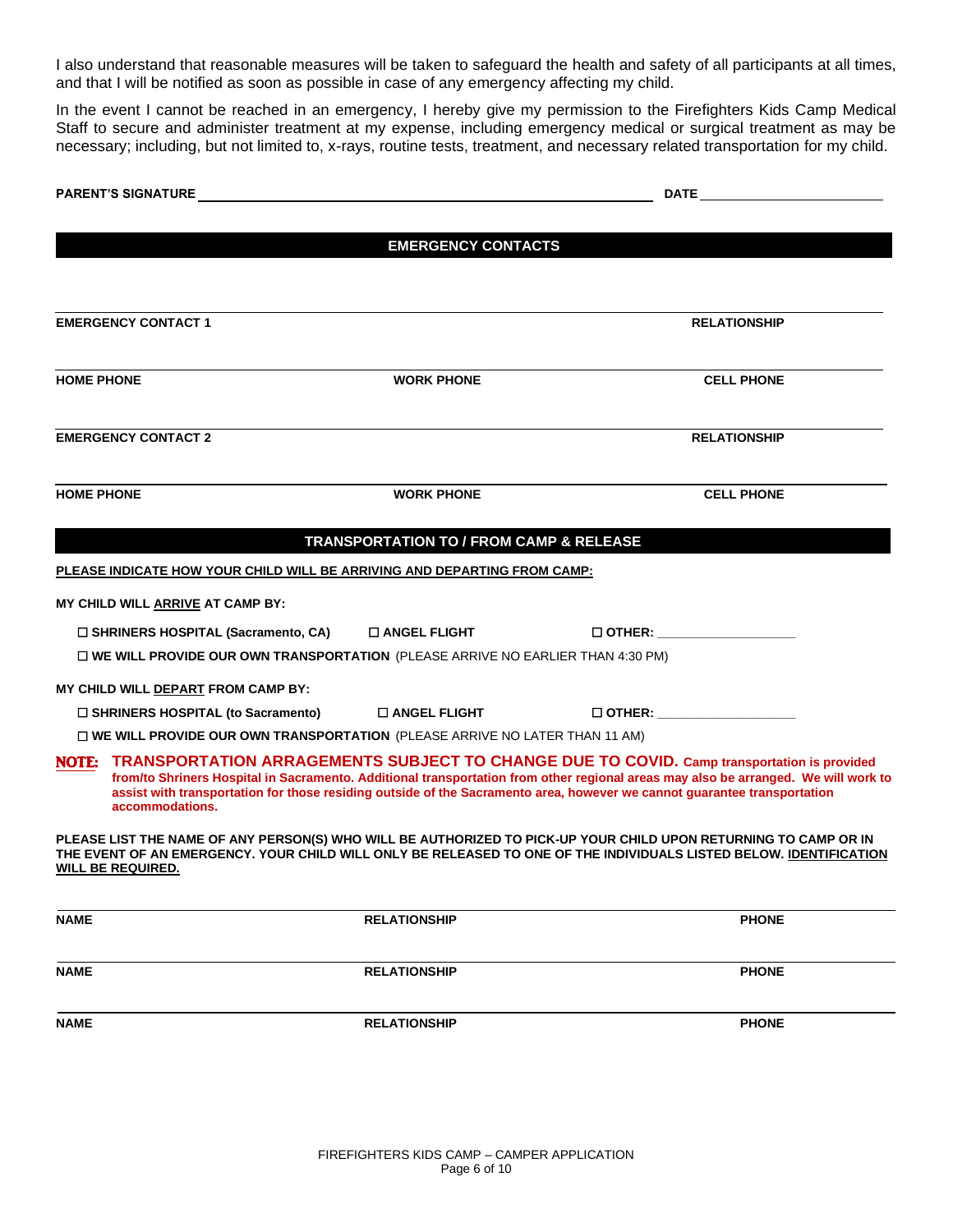#### **LIABILITY RELEASE**

I, the undersigned, certify that I am the legal parent or guardian of the above participant, that he/she is in good physical condition and I give my permission for him/her to participate in any and all activities, including water activities and archery at Firefighters Kids Camp. I further understand that Firefighters Kids Camp is a physically active program. Injuries and exposure to cold temperature are potential dangers. Proper clothing and equipment are required. I further acknowledge that potential injuries include strains, sprains, cuts, abrasions, broken limbs and even accidental death. I **hereby Release, Waive, Discharge and Covenant Not to Sue or hold the Firefighters Burn Institute and its employees, volunteers and agents responsible or liable, and I will assume full responsibility, on or off premises for any injuries or damages incurred or caused by him/her in connection with his/her stay during Firefighters Kids Camp.**

**PARENT/GUARDIAN SIGNATURE DATE**

#### **CAMPER BEHAVIORAL AGREEMENT**

**FIREFIGHTERS KIDS CAMP STRIVES TO BE A GREAT EXPERIENCE FOR ALL INVOLVED!** Please take a moment to go over the following guidelines carefully with your child before signing at the bottom.

The focus of our entire program is on the kids. With this in mind, we have established the following list of behavioral expectations in an effort to assure that all involved understand them and have the safest and most enjoyable time possible.

A camper's failure to meet these expectations will result in a systematic administration of supportive counseling and consequential actions. The Firefighters Kids Camp will utilize the "3-step process of discipline" outlined below as a means to ensure that all campers take care of themselves, their fellow campers and the environment.

**STEP ONE** ........... The camper will be counseled by the Camp Directors(s).

- **STEP TWO...........** The camper will again be counseled by the Camp Director(s), and may be restricted from participation in an activity or activities. The camper's parent(s) or guardian will be notified by telephone of the child's behavior, the counseling provided and the consequential actions that will be taken if the behavior(s) continue.
- **STEP THREE.......** The camper's parent(s) or guardian will be notified and required to pick up their child immediately. If the parent(s) or guardian is unable to provide immediate transportation home for the child, then transportation arrangements will be made for the child at the parent's expense. In the event that a child must be removed from the camp environment and the parent(s) or guardian cannot be contacted, the Camp Directors(s) will be required to contact local agents of county Child Protective Services (CPS), who will take protective custody of the child.

#### **ACCEPTABLE BEHAVIORS INCLUDE:**

- Campers will be expected to comply with camp rules at all times.
- Campers will be expected to be attentive to and be respectful of all camp staff at all times.
- Campers will be expected to actively Think and Listen.
- Campers will be expected to work together the "Buddy System" must be used at all times.
- Campers will be expected to protect the environment.
- Campers will be expected to take care of any equipment they use, and return it to where they found It.

#### **UNACCEPTABLE BEHAVIORS INCLUDE BUT ARE NOT LIMITED TO:**

- **EXECT** Campers will not be allowed to act in a manner that exhibits racist or sexist activities or humor.
- **EXECT ADDET CAMPER IN THE UP TO A LOCAL THE VIOLET STARK IS CONTEX** CAMPLER STAFF. **CONTEX STARK IS CONTEX STARK IS CONTEX STARK IS CONTEX STARK IS CONTEX STARK IS CONTEX STARK IS CONTEX STARK IS CONTEX STARK IS CONTEX ST**
- Campers will not be allowed to possess alcohol and/or illicit drugs, weapons or fireworks at camp.
- Campers will not be allowed to smoke at camp. Any tobacco products will be confiscated and not returned.
- Campers will not be allowed to bring radios, pagers, cellular telephones or other electronic devices to camp.
- Campers will not be allowed to use profanity or fight at camp.

The Firefighters Kids Camp reserves the right to remove from camp any camper whose behavior, in the sole judgment of the Camp Director(s), is determined to be detrimental to the best interests of the children and adults using the camp facilities and/or the overall welfare of the camp program.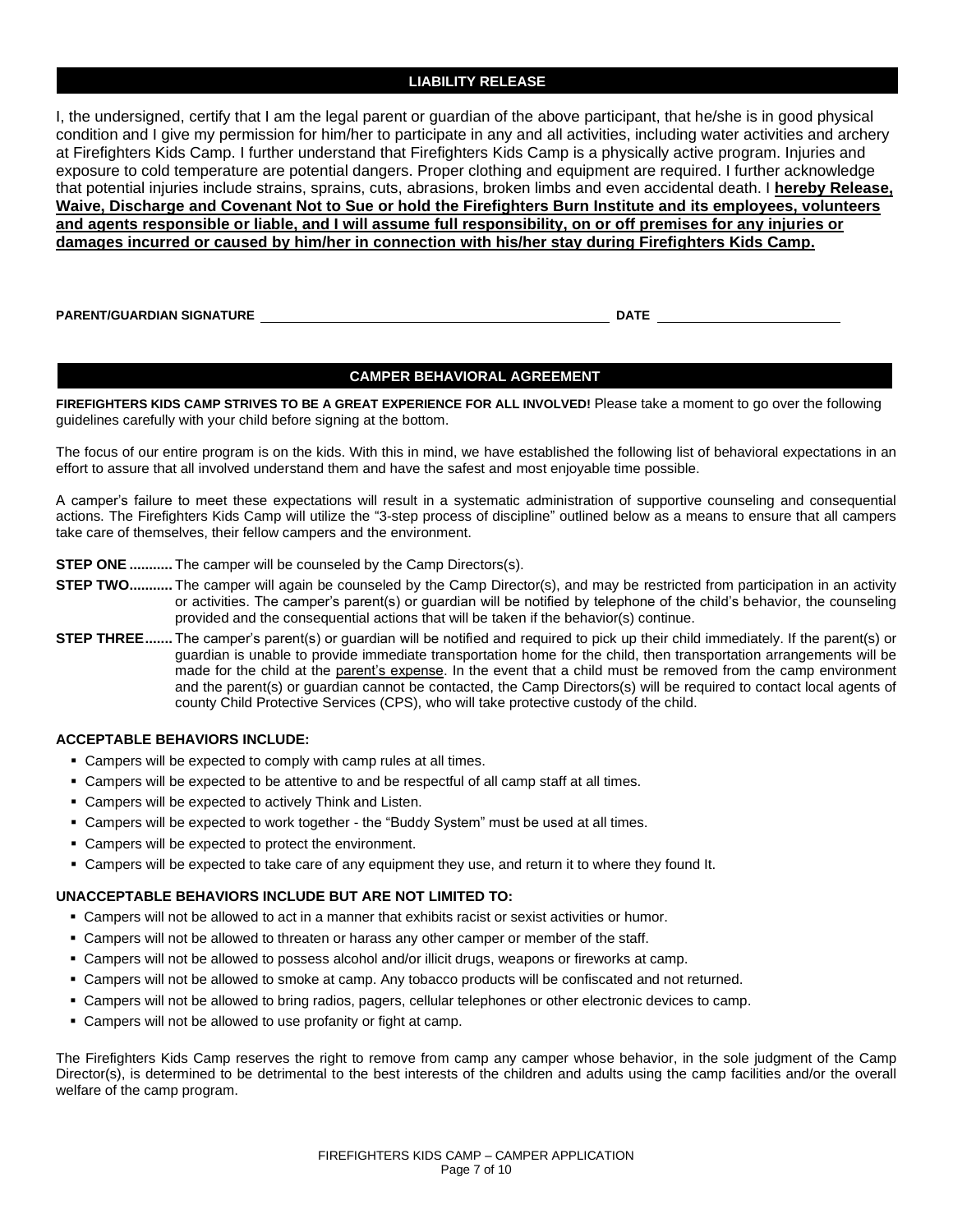**MY CHILD AND I HAVE READ AND UNDERSTAND THIS POLICY AND REALIZE THAT IT WILL BE ENFORCED IN ORDER TO ASSURE THE SAFETY OF ALL CAMPERS AND THE ENVIRONMENT. OUR SIGNATURES SIGNIFY THAT WE UNDERSTAND AND AGREE TO THE CONSEQUENCES.**

| <b>PARENT SIGNATURE</b> | <b>DATE</b> |
|-------------------------|-------------|
|                         |             |

**CAMPER SIGNATURE**

 **YES NO MAY WE SHARE YOUR PHONE NUMBER, MAILINING ADDRESS AND EMAIL WITH OTHER BURN FOUNDATIONS THAT PROVIDE BURN CAMPS, BURN RECOVERY PROGRAMS AND SCHOLARSHIPS FOR HIGHER EDUCATION THAT MAY BENEFIT YOUR CHILD?**

# **COVID-19 STATEMENT**

I understand that the Firefighters Burn Institute will follow all federal, state, and local guidelines to the best of its ability surrounding COVID-19 for the duration of camp. Measures to be followed include, but are not limited to, wearing face coverings, requiring proof of vaccination, and/or proof of a recent negative PCR or rapid COVID test or tests. A positive test may result in exclusion from the remainder of camp. FFBI will not provide transportation for a staff member or camper family that tests positive for COVID-19.

**PARENT/GUARDIAN SIGNATURE DATE**

# **IMMUNIZATION POLICY**

For the health and safety of our campers, the Firefighters Burn Institute, in accordance with American Camp Association (ACA) standards, asks that all parents carefully read and complete the appropriate section of our immunization policy below and return it to our office no later than the first day of camp, July 10, 2022.

# **STATEMENT OF CURRENT IMMUNIZATIONS:**

Parent/guardian Name (Print) Camper Name (Print)

I \_\_\_\_\_\_\_\_\_\_\_\_\_\_\_\_\_\_\_\_\_\_\_\_\_\_\_\_\_\_\_, the parent/guardian of \_\_\_\_\_\_\_\_\_\_\_\_\_\_\_\_\_\_\_\_\_\_\_\_\_\_\_\_\_

attest that my child is up to date on all immunizations *required for school*. I further attest that my

child's last tetanus shot was on \_\_\_\_\_\_

Date (MM/YY)

PARENT/GUARDIAN SIGNATURE **Example 2018** DATE

**\_\_\_\_\_\_\_\_\_\_\_\_\_\_\_\_\_\_\_\_\_\_\_\_\_\_\_\_\_\_\_\_\_\_\_\_\_\_\_\_\_\_\_\_\_\_\_\_\_\_ \_\_\_\_\_\_\_\_\_\_\_\_\_\_\_\_\_\_\_\_\_\_**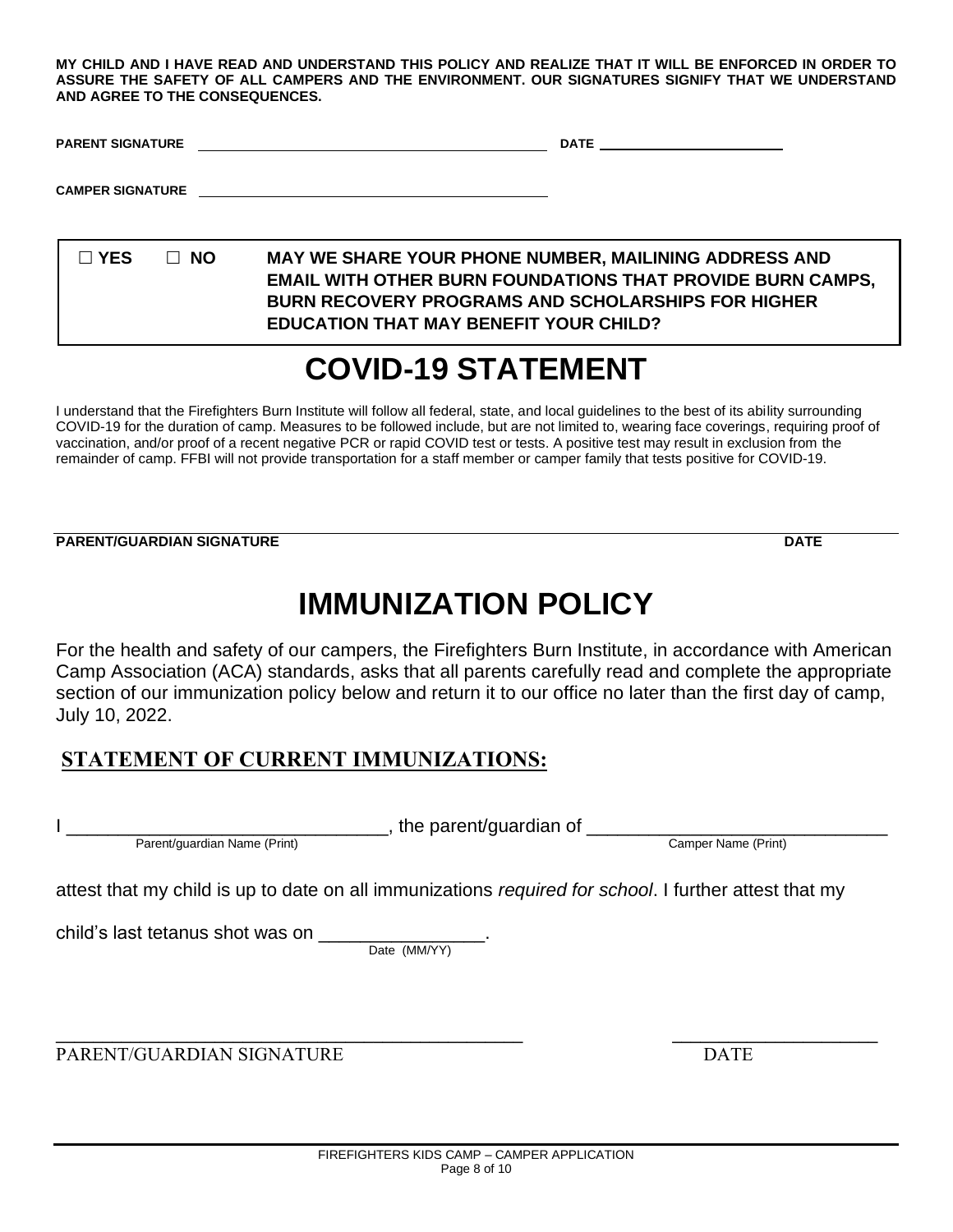**EXEMPTION FROM IMMUNIZATION –** For minors who **do not have immunizations** for religious or other reasons. If you have filled out the top portion, skip this section.

## **AFFIDAVIT TO BE SIGNED BY PARENT/GUARDIAN**

I request exemption of my child  $\blacksquare$ 

Camper Name (Print)

requirements for camp attendance because all or some immunizations are contrary to my beliefs. I understand that in the case of an outbreak of anyone of these diseases, the camper named above may be temporarily excluded from camp for his/her protection.

**\_\_\_\_\_\_\_\_\_\_\_\_\_\_\_\_\_\_\_\_\_\_\_\_\_\_\_\_\_\_\_\_\_\_\_\_\_\_\_\_\_\_\_\_\_\_\_\_\_\_ \_\_\_\_\_\_\_\_\_\_\_\_\_\_\_\_\_\_\_\_\_\_** PARENT/GUARDIAN SIGNATURE **Example 2018** DATE



3101 Stockton Blvd., Sacramento, CA 95820 | (916) 739-8525 | [www.ffburn.org](http://www.ffburn.org/)

# **PHOTO RELEASE**

THE FIREFIGHTERS BURN INSTITUTE (FFBI) IS A CHARITABLE ORGANIZATION WHICH DEPENDS UPON FINANCIAL SUPPORT FROM THE PUBLIC TO OPERATE AND TO OFFER RECOVERY PROGRAMS FOR BURN SURVIVORS. FFBI ENGAGES IN MARKETING, PUBLIC RELATIONS AND FUNDRAISING PROGRAMS DESIGNED TO PUBLICIZE THE AVAILABILITY OF ITS SERVICES AND THE NEED FOR CONTINUED FINANCIAL DONATIONS AND SUPPORT. FFBI ASKS FOR YOUR CONSENT TO USE PHOTOGRAPHS, SLIDES, FILM, VIDEOTAPE, AUDIOTAPE, MOTION PICTURES OR OTHER RECORDINGS CONTAINING IMAGES AND/OR VOICE OF YOU (IF OVER THE AGE OF 18) OR YOUR CHILD (IF YOU ARE THE CHILD'S PARENT OR LEGAL GUARDIAN) AS PART OF FFBI'S MARKETING, PUBLIC RELATIONS AND FUNDRAISING PROGRAMS. **YOUR CONSENT, OR REFUSAL TO GRANT SUCH PERMISSION WILL HAVE NO BEARING WHATSOEVER ON YOU OR YOUR CHILD'S PARTICIPATION IN PROGRAMS OFFERED BY FFBI. PLEASE CHECK YES OR NO AND SIGN BELOW. THANK YOU!**

### **YES, I GIVE MY CONSENT FOR THE USE OF PHOTOGRAPHS, SLIDES, FILM, VIDEOTAPE, AUDIOTAPE, MOTION PICTURES OR OTHER RECORDINGS CONTAINING IMAGES OF ME (IF I AM 18 YEARS OR OLDER), OR OF MY CHILD (IF I AM THE CHILD'S PARENT OR LEGAL GUARDIAN) IN MARKETING, PUBLIC RELATIONS AND FUNDRAISING PROGRAMS FOR FFBI.**

I WISH TO HELP FFBI IN ITS MARKETING, PUBLIC RELATIONS AND FUNDRAISING PROGRAMS, AND I CONSENT TO THE PRODUCTION AND USE OF PHOTOGRAPHS, SLIDES, FILM, VIDEOTAPE, AUDIOTAPE, MOTION PICTURES OR OTHER RECORDINGS OF ME OR MY CHILD FOR ANY MARKETING, PUBLIC RELATIONS OR FUNDRAISING PURPOSES.

I CAN REVOKE CONSENT AT ANY TIME IN WRITING. HOWEVER, REVOKING CONSENT WILL NOT AFFECT THE USE OR CONTINUED USE OF ANY MATERIALS THAT WERE CREATED BASED ON MY PRIOR AUTHORIZATION.

I ALSO UNDERSTAND THAT AFTER FFBI HAS PUBLISHED THESE PHOTOGRAPHS, SLIDES, FILM, VIDEOTAPE, AUDIOTAPE, MOTION PICTURES OR OTHER RECORDINGS, OTHER PERSONS OR ENTITIES MAY REDISTRIBUTE THEM (SUCH AS A TV STATION USING A PHOTOGRAPH POSTED ON FFBI'S WEBSITE) AND THAT FFBI HAS NO WAY TO PREVENT THIS FROM HAPPENING.